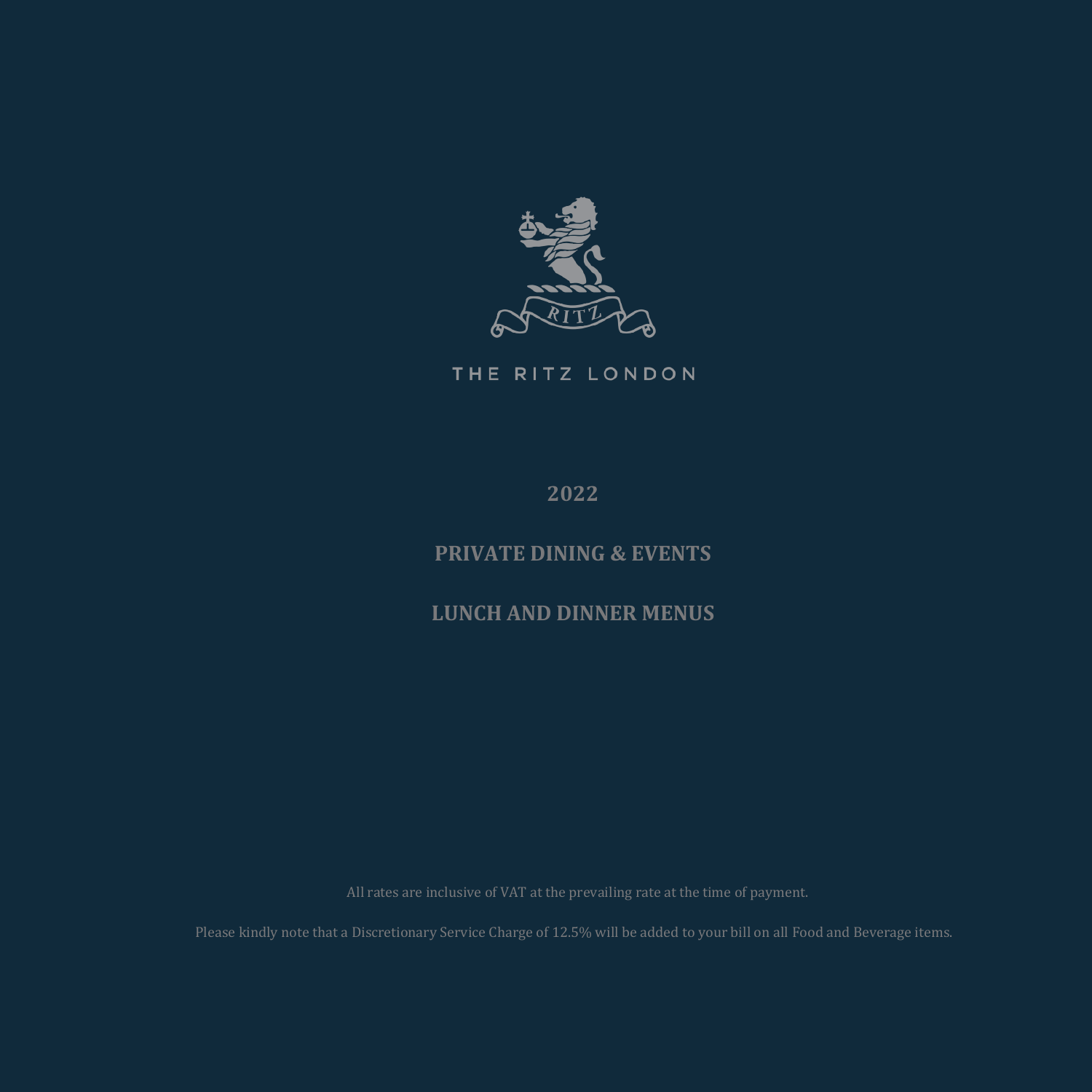# **LUNCHEON OR DINNER MENU 1** £165

Our Executive Chef, John Williams will create a bespoke 6 course seasonal Epicurean Menu

*Available for a maximum of 16 guests Kindly note that guests must be seated at 12:30 for Lunch and 19:00 for Dinner*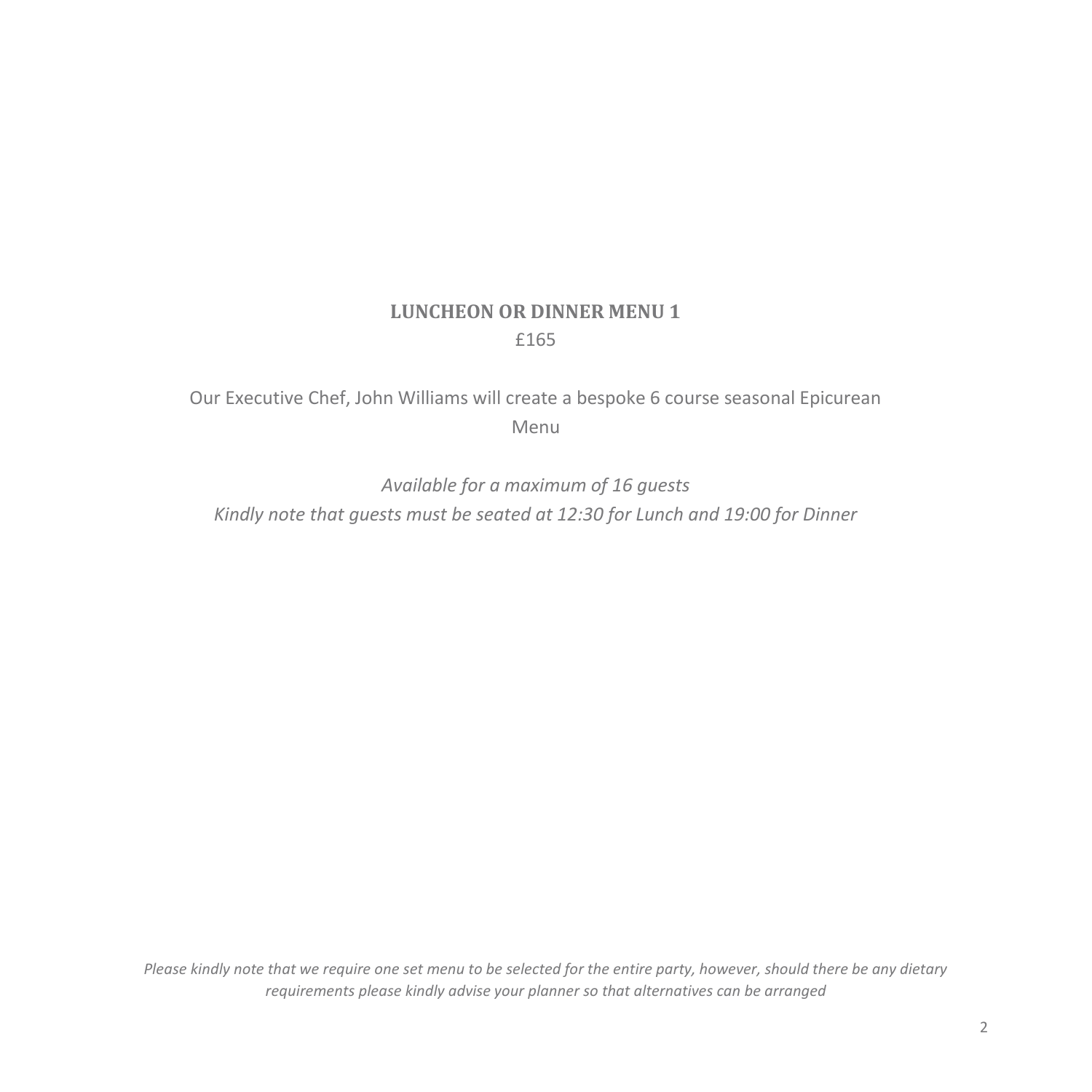## **LUNCHEON OR DINNER MENU 2** £145

Ballotine of Duck Liver Damson and Pistachio

 $\sim$ 

Braised Turbot Leeks, Champagne and Caviar  $\sim$ 

Fillet of Veal Celeriac, Wild Mushroom and Madeira

~

Amedei Chocolate Mousse Hazelnut, Vanilla Ice Cream

 $\sim$ 

Ritz Selection Filter Coffee Ritz Selection Tea Herbal Infusions

 $\sim$ 

Frivolities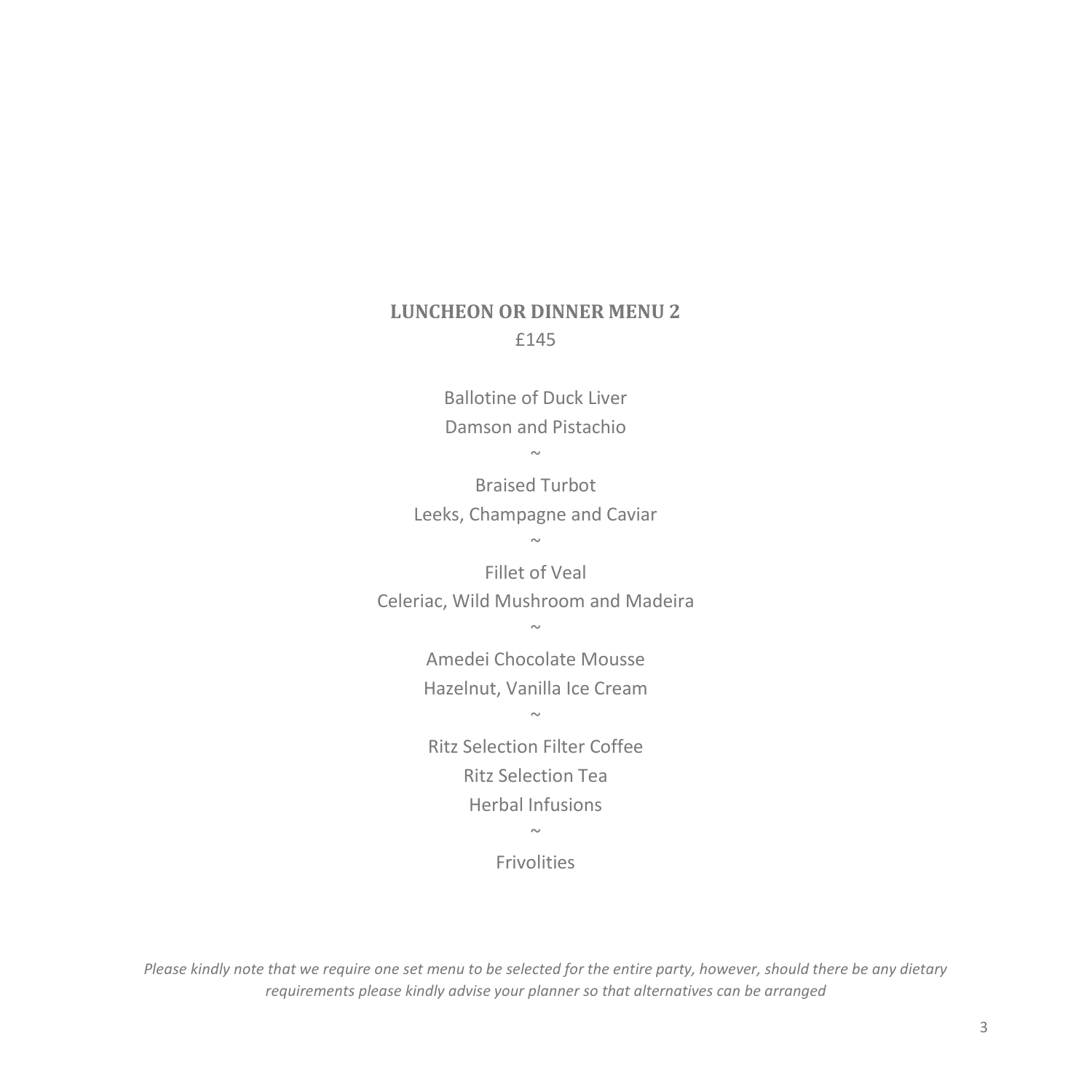# **LUNCHEON OR DINNER MENU 3** £132

Salad of Crab Cucumber and Crème Fraiche ~

> Native Lobster Carrot and Cardamom  $\sim$

Tournedos of Beef Salsify and Lovage ~~

Salted Peanut Parfait Fudge and Vanilla Ice Cream

 $\sim$ 

Ritz Selection Filter Coffee Ritz Selection Tea Herbal Infusions

 $\sim$ 

Frivolities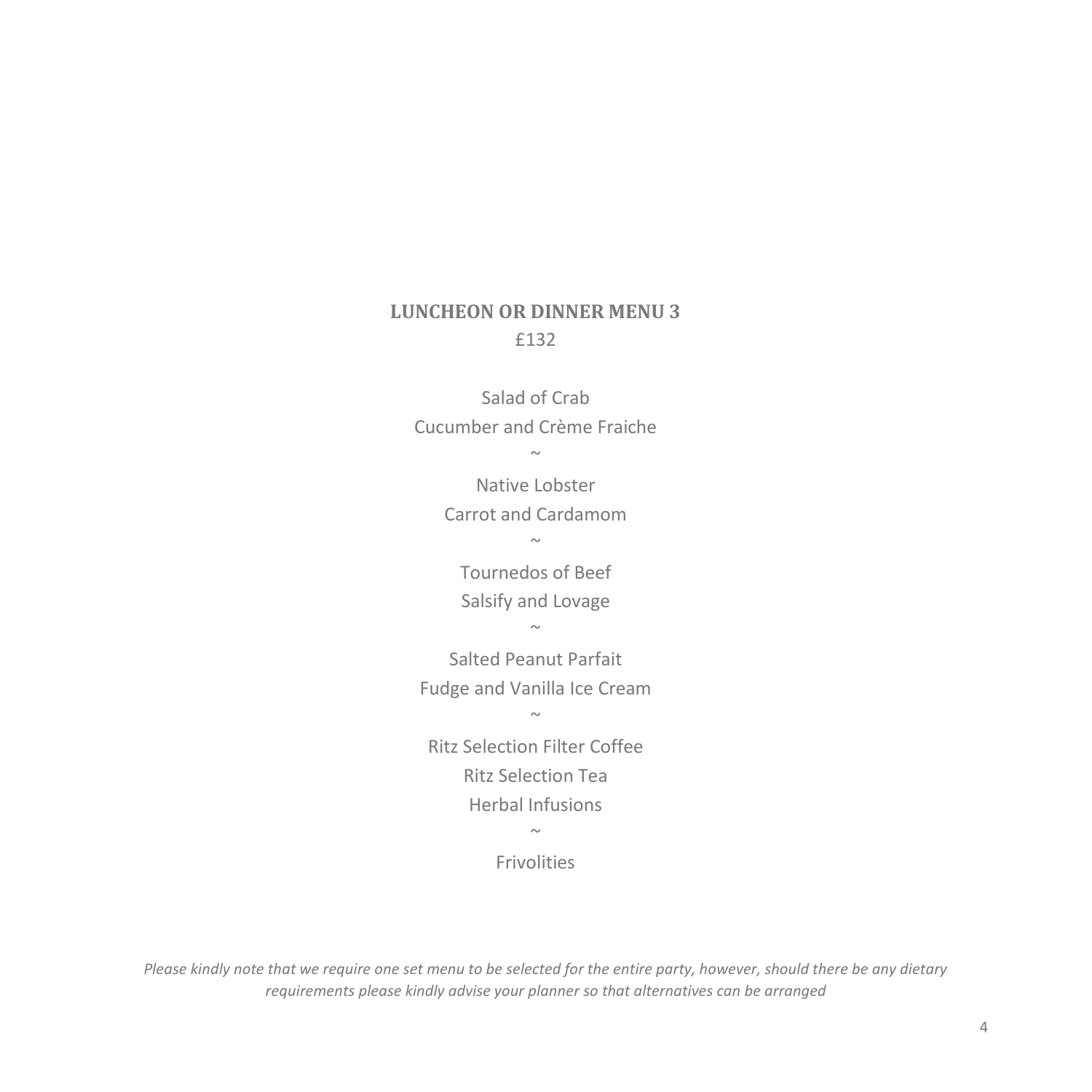# **LUNCHEON OR DINNER MENU 4** £125

Ceviche of Scallops Citrus and Shaved Vegetables

> $\sim$ Turbot Veronique

> > $\sim$

Fillet of Beef Smoked Bone Marrow, Celeriac and Red Wine Jus

~

Raspberry and Vanilla Eton Mess

 $\sim$ 

Ritz Selection Filter Coffee Ritz Selection Tea Herbal Infusions

 $\sim$ 

Frivolities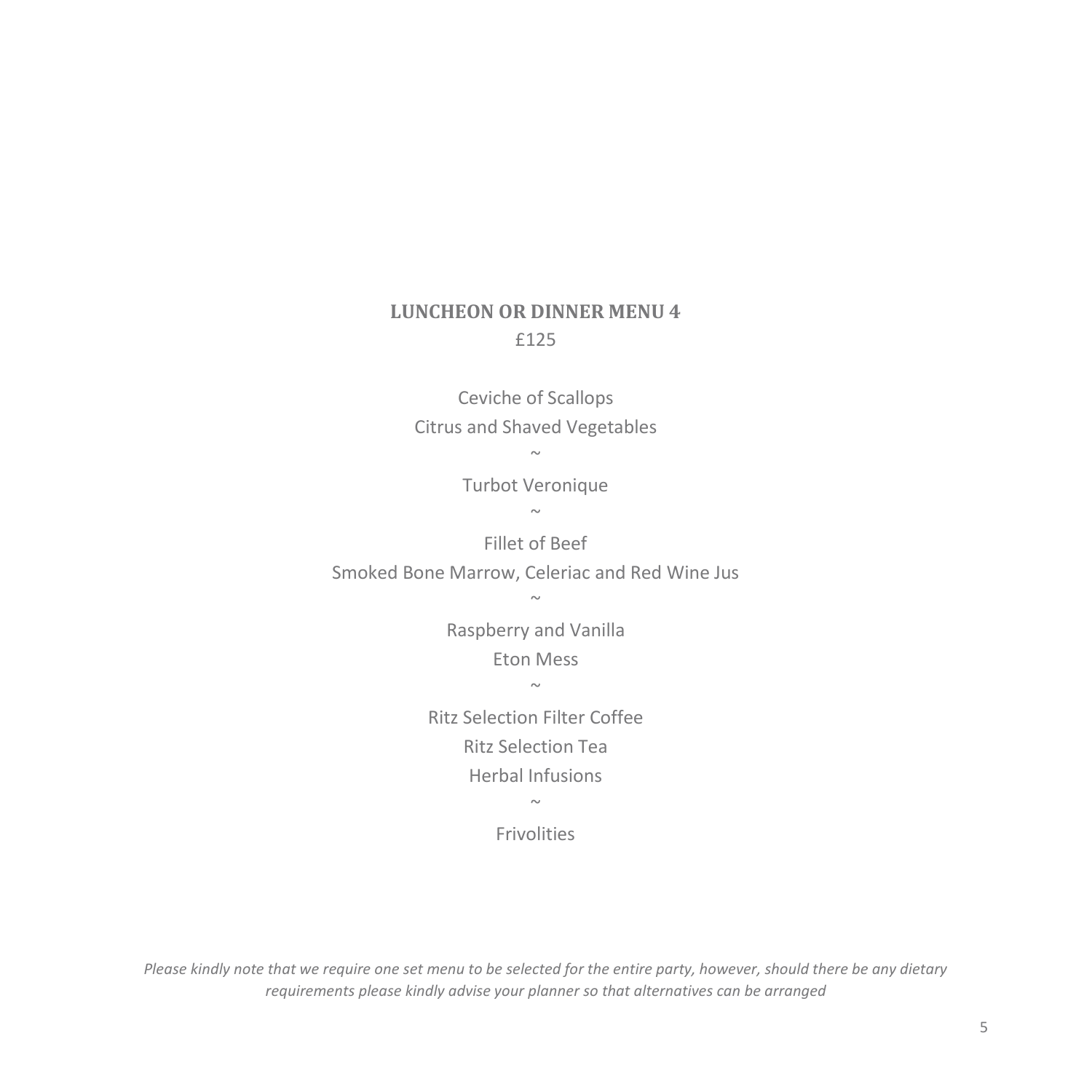# **LUNCHEON OR DINNER MENU 5** £105

Native Lobster Carrot and Cardamom  $\sim$ 

Cutlet and Fillet of Lamb Courgette, Basil and Olive Scented Jus

 $\sim$ 

Exotic Panna Cotta Caramelised Pineapple

 $\sim$ 

Ritz Selection Filter Coffee Ritz Selection Tea Herbal Infusions

~

Frivolities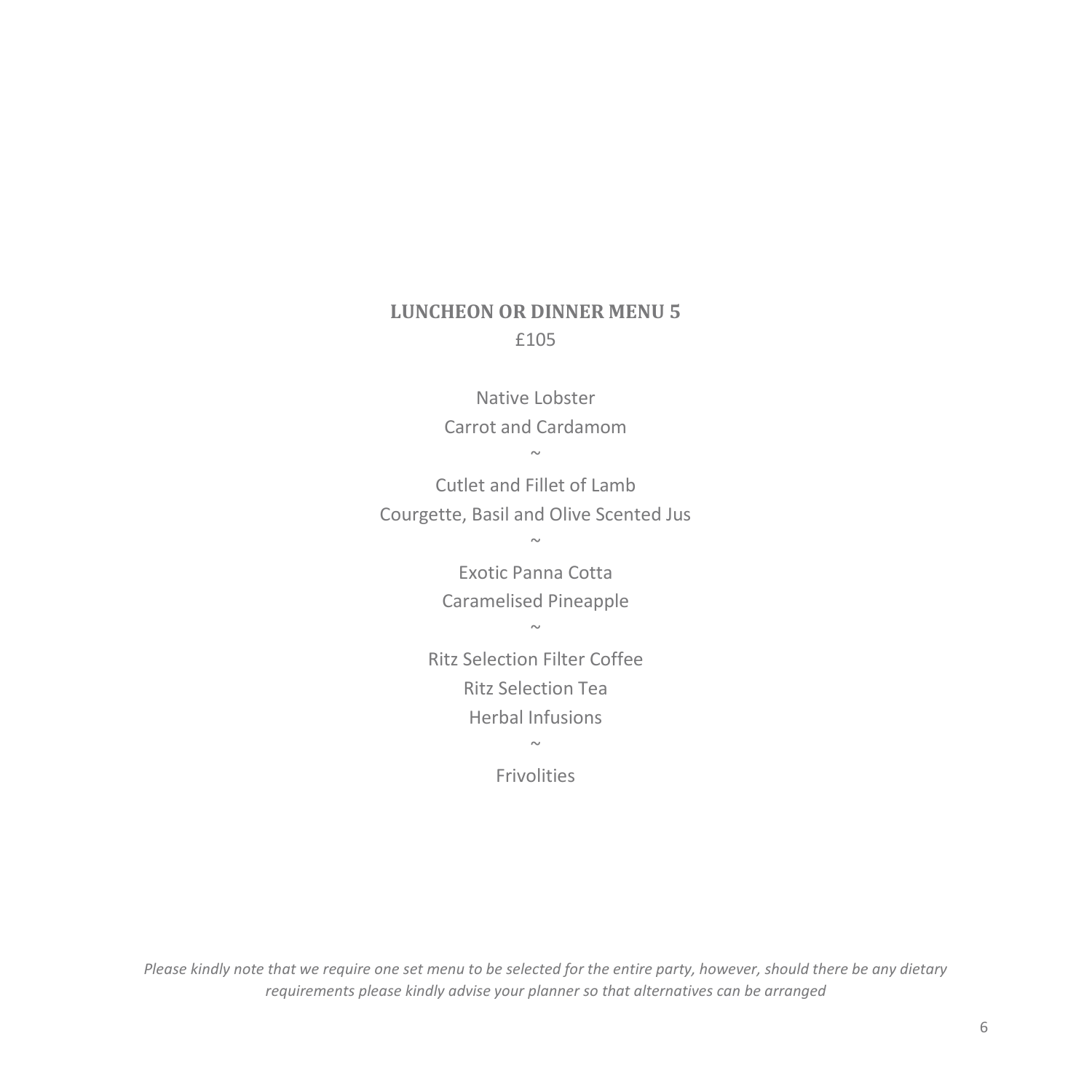### **LUNCHEON OR DINNER MENU 6** £95

Home Smoked Var Salmon Avocado and Citrus

 $\sim$ 

Norfolk Black Leg Chicken Duck Liver and Jus Gras ~

Saville Orange Souffle Grand Marnier Chantilly

 $\sim$ 

Ritz Selection Filter Coffee Ritz Selection Tea Herbal Infusions  $\sim$ 

Frivolities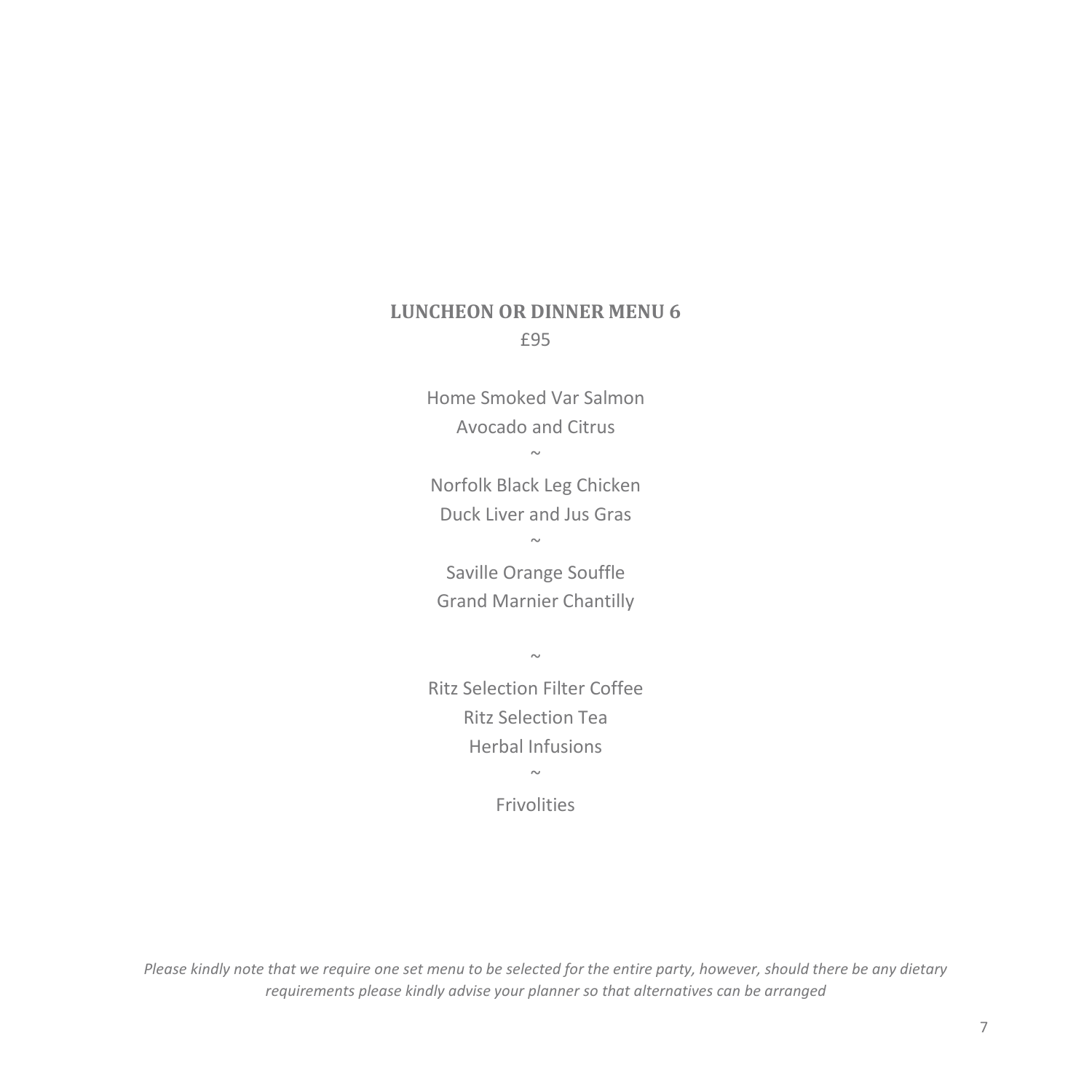### **VEGETARIAN AND VEGAN MENU** Three Courses at £88

Four Courses at £109 Additional Courses with a supplementary charge

Heritage Beetroot Salad, Avocado and Caramelized Walnut

OR

Stuffed Baby Vegetables, Spiced Tomato Puree and Sauce Vierge

 $\sim$ 

Tomato Consommé (available from May - August)

#### OR

Celeriac Velouté, Truffle and Hazelnut

#### $\sim$

Pithivier of Potato and Leek, Vichyssoise and Watercress

OR

Courgette Flower, Couscous

#### $\sim$

Lemon Tart, Raspberries and Meringue (VEGETARIAN)

#### OR

Dark Chocolate and Banana Delice (VEGAN)